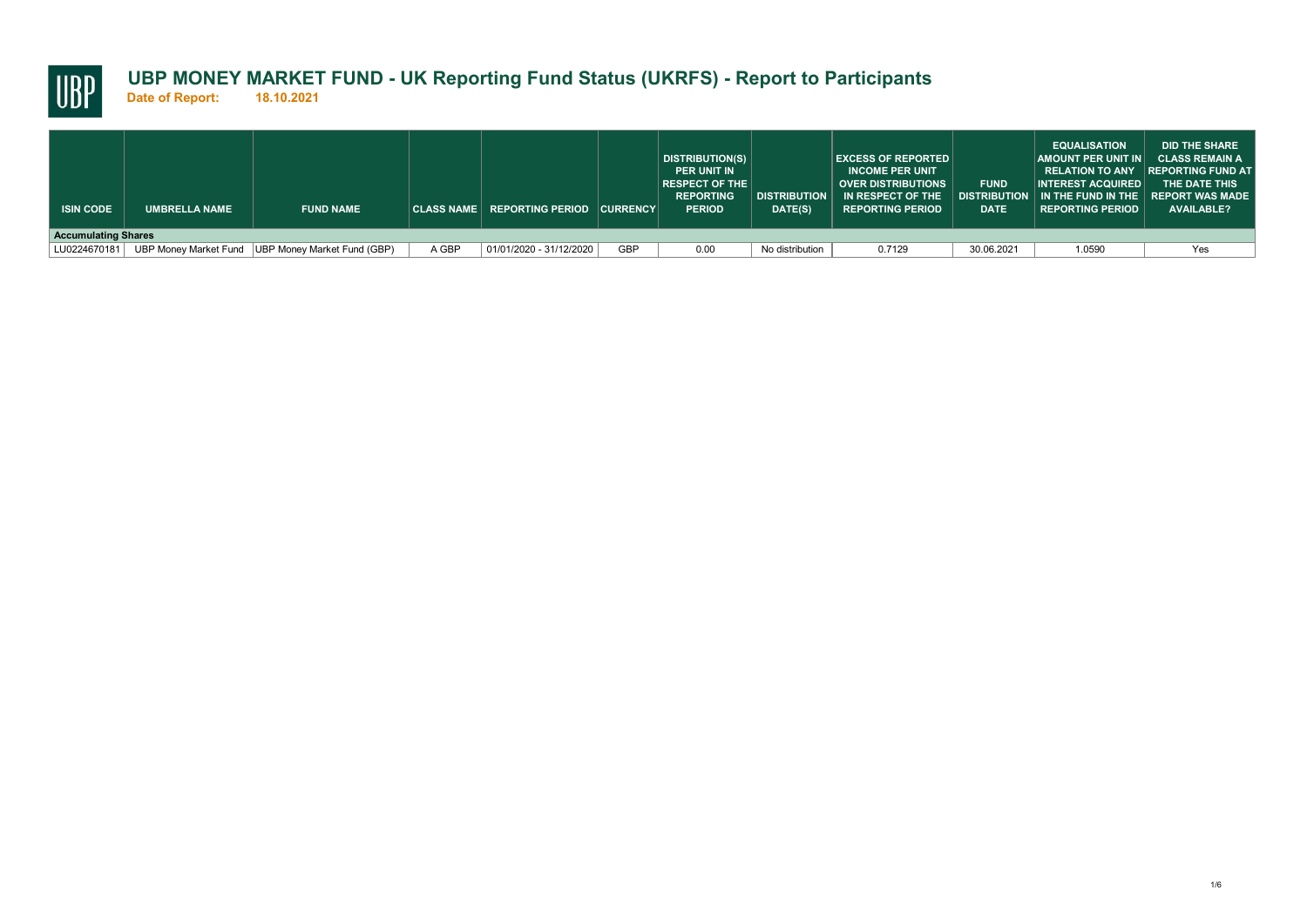

**Date of Report: 13.06.2020**

| <b>ISIN CODE</b> | <b>UMBRELLA NAME</b>       | <b>FUND NAME</b>                                  |       | CLASS NAME REPORTING PERIOD CURRENCY |            | DISTRIBUTION(S)<br><b>PER UNIT IN</b><br><b>RESPECT OF THE</b><br><b>REPORTING</b><br><b>PERIOD</b> | <b>DISTRIBUTION</b><br>DATE(S) | <b>EXCESS OF REPORTED</b><br><b>INCOME PER UNIT</b><br><b>OVER DISTRIBUTIONS</b><br>$\parallel$ IN RESPECT OF THE<br><b>REPORTING PERIOD</b> | <b>FUND</b><br><b>DATE</b> | <b>EQUALISATION</b><br>$\mathsf{\mid}$ AMOUNT PER UNIT IN $\mathsf{\mid}$<br><b>INTEREST ACQUIRED</b><br>$\mid$ distribution $\mid$ in the fund in the $\mid$ report was made<br><b>REPORTING PERIOD</b> | <b>DID THE SHARE</b><br><b>CLASS REMAIN A</b><br>RELATION TO ANY REPORTING FUND AT<br>THE DATE THIS<br><b>AVAILABLE?</b> |  |  |
|------------------|----------------------------|---------------------------------------------------|-------|--------------------------------------|------------|-----------------------------------------------------------------------------------------------------|--------------------------------|----------------------------------------------------------------------------------------------------------------------------------------------|----------------------------|----------------------------------------------------------------------------------------------------------------------------------------------------------------------------------------------------------|--------------------------------------------------------------------------------------------------------------------------|--|--|
|                  | <b>Accumulating Shares</b> |                                                   |       |                                      |            |                                                                                                     |                                |                                                                                                                                              |                            |                                                                                                                                                                                                          |                                                                                                                          |  |  |
| LU0224670181     |                            | UBP Money Market Fund UBP Money Market Fund (GBP) | A GBP | 01/01/2019 - 31/12/2019              | <b>GBP</b> | 0.00                                                                                                | No distribution                | 0.0301                                                                                                                                       | 30.06.2020                 | 0.2730                                                                                                                                                                                                   | Yes                                                                                                                      |  |  |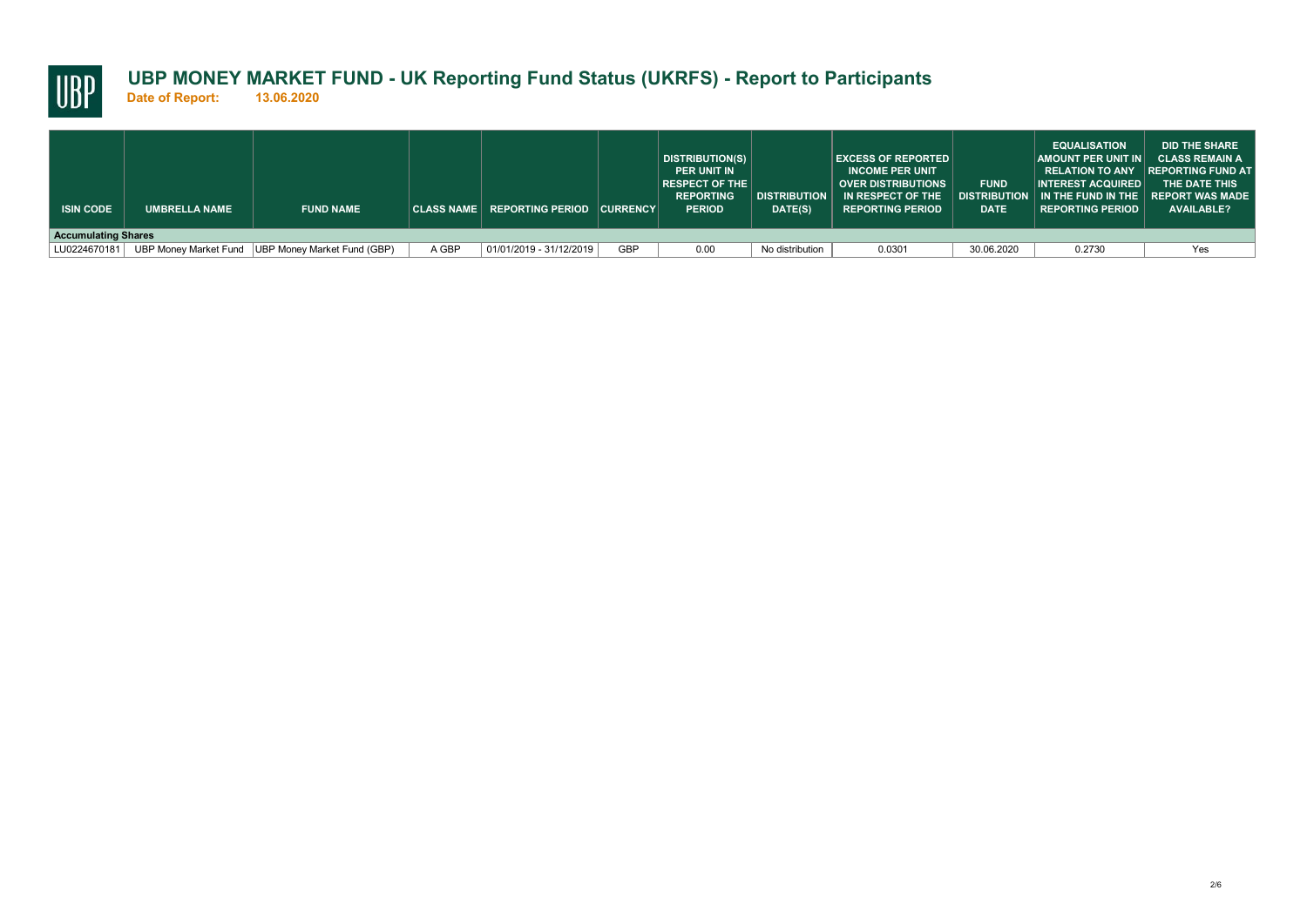

**Date of Report: 29.05.2019**

| <b>ISIN CODE</b> | <b>UMBRELLA NAME</b>       | <b>FUND NAME</b>                                  |       | CLASS NAME REPORTING PERIOD CURRENCY |            | <b>DISTRIBUTION(S)</b><br><b>PER UNIT IN</b><br>$ $ RESPECT OF THE $ $<br><b>REPORTING</b><br><b>PERIOD</b> | <b>DISTRIBUTION</b><br>DATE(S) | <b>EXCESS OF REPORTED</b><br><b>INCOME PER UNIT</b><br><b>OVER DISTRIBUTIONS</b><br>IN RESPECT OF THE<br><b>REPORTING PERIOD</b> | <b>FUND</b><br><b>DATE</b> | <b>EQUALISATION</b><br>AMOUNT PER UNIT IN CLASS REMAIN A<br>INTEREST ACQUIRED<br>$\mid$ distribution $\mid$ in the fund in the $\mid$ report was made<br><b>REPORTING PERIOD</b> | <b>DID THE SHARE</b><br><b>RELATION TO ANY REPORTING FUND AT</b><br>THE DATE THIS<br><b>AVAILABLE?</b> |  |  |
|------------------|----------------------------|---------------------------------------------------|-------|--------------------------------------|------------|-------------------------------------------------------------------------------------------------------------|--------------------------------|----------------------------------------------------------------------------------------------------------------------------------|----------------------------|----------------------------------------------------------------------------------------------------------------------------------------------------------------------------------|--------------------------------------------------------------------------------------------------------|--|--|
|                  | <b>Accumulating Shares</b> |                                                   |       |                                      |            |                                                                                                             |                                |                                                                                                                                  |                            |                                                                                                                                                                                  |                                                                                                        |  |  |
| LU0224670181     |                            | UBP Money Market Fund UBP Money Market Fund (GBP) | A GBP | 01/01/2018 - 31/12/2018              | <b>GBP</b> | 0.00                                                                                                        | No distribution                | 0.2222                                                                                                                           | 30.06.2019                 | 0.3077                                                                                                                                                                           | Yes                                                                                                    |  |  |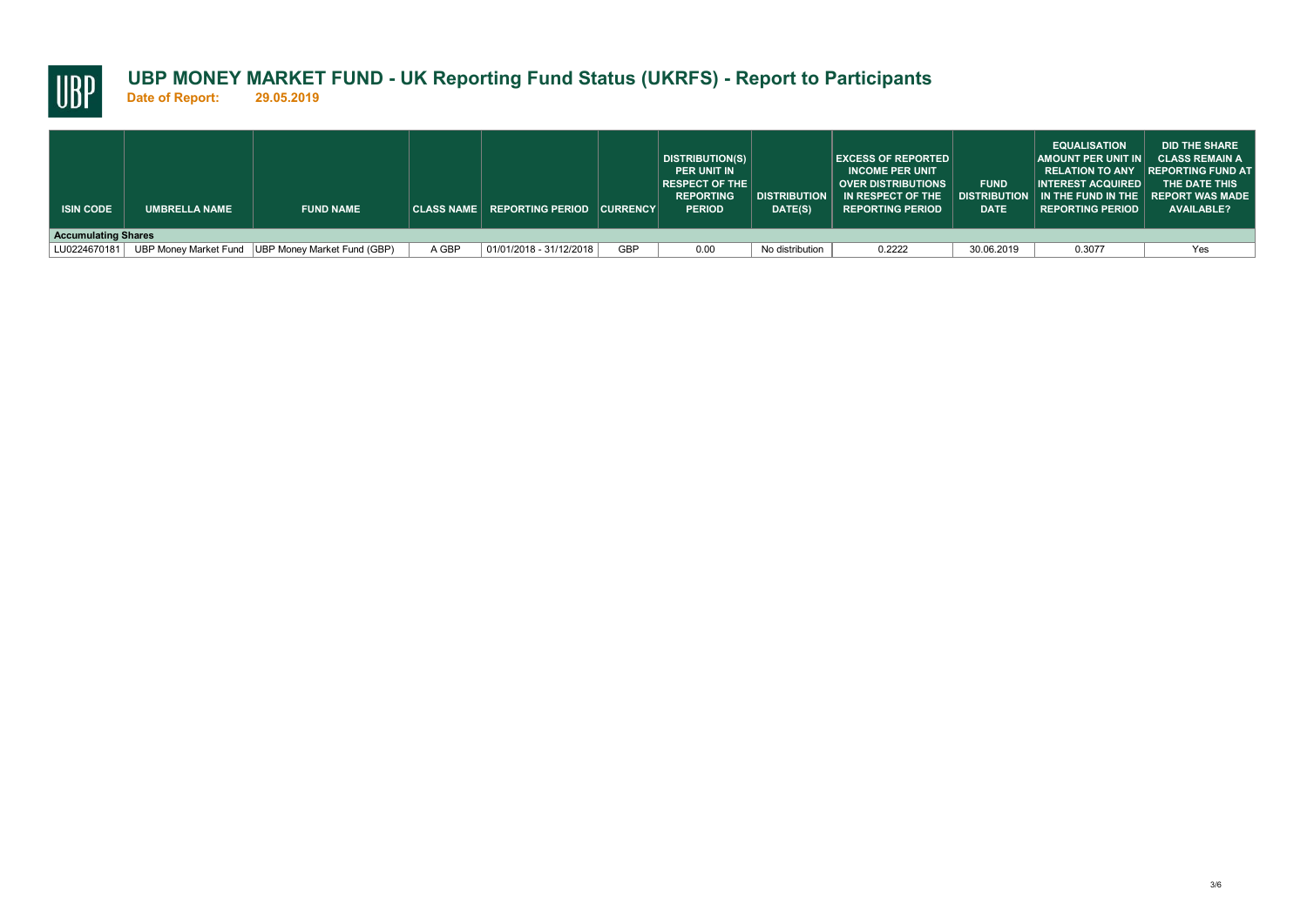

**Date of Report: 24.08.2018**

| <b>ISIN CODE</b> | <b>UMBRELLA NAME</b>       | <b>FUND NAME</b>                                  |       | CLASS NAME REPORTING PERIOD CURRENCY |            | DISTRIBUTION(S)  <br><b>PER UNIT IN</b><br><b>RESPECT OF THE</b><br><b>REPORTING</b><br><b>PERIOD</b> | <b>DISTRIBUTION</b><br>DATE(S) | <b>EXCESS OF REPORTED  </b><br><b>INCOME PER UNIT</b><br><b>OVER DISTRIBUTIONS</b><br>IN RESPECT OF THE<br><b>REPORTING PERIOD</b> | <b>FUND</b><br><b>DATE</b> | <b>EQUALISATION</b><br>AMOUNT PER UNIT IN CLASS REMAIN A<br>$\overline{\phantom{a}}$ INTEREST ACQUIRED $\overline{\phantom{a}}$<br>$\mid$ distribution $\mid$ in the fund in the $\mid$ report was made<br><b>REPORTING PERIOD</b> | <b>DID THE SHARE</b><br>RELATION TO ANY IREPORTING FUND AT<br>THE DATE THIS<br><b>AVAILABLE?</b> |  |  |
|------------------|----------------------------|---------------------------------------------------|-------|--------------------------------------|------------|-------------------------------------------------------------------------------------------------------|--------------------------------|------------------------------------------------------------------------------------------------------------------------------------|----------------------------|------------------------------------------------------------------------------------------------------------------------------------------------------------------------------------------------------------------------------------|--------------------------------------------------------------------------------------------------|--|--|
|                  | <b>Accumulating Shares</b> |                                                   |       |                                      |            |                                                                                                       |                                |                                                                                                                                    |                            |                                                                                                                                                                                                                                    |                                                                                                  |  |  |
| LU0224670181     |                            | UBP Money Market Fund UBP Money Market Fund (GBP) | A GBP | 01/01/2017 - 31/12/2017              | <b>GBP</b> | 0.00                                                                                                  | No distribution                | 0.1408                                                                                                                             | 30.06.2018                 | 0.1741                                                                                                                                                                                                                             | Yes                                                                                              |  |  |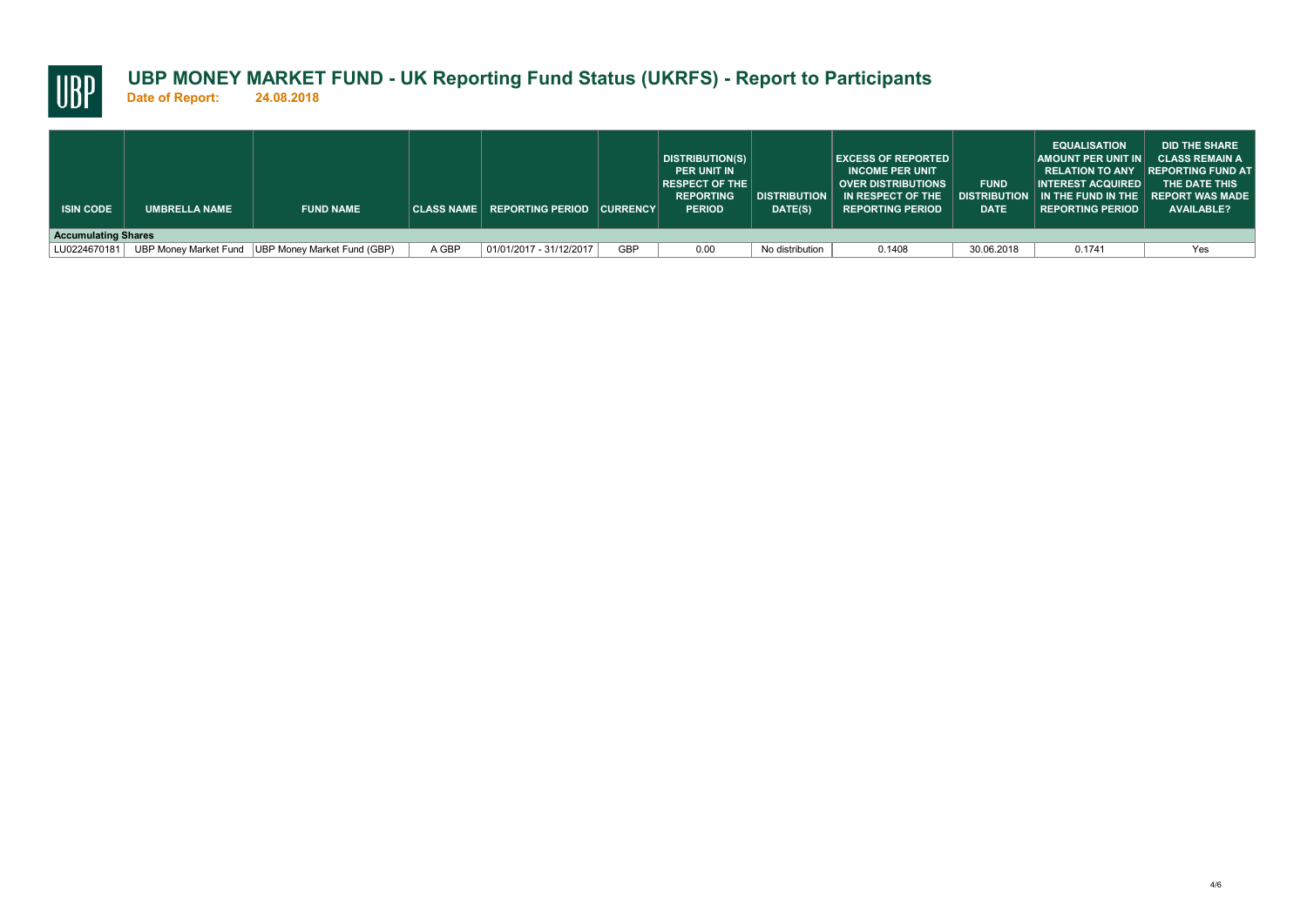

**Date of Report: 16.10.2017**

| <b>ISIN CODE</b> | UMBRELLA NAME              | <b>FUND NAME</b>                                  |       | $ $ CLASS NAME $ $ REPORTING PERIOD $ $ CURRENCY $ $ |            | DISTRIBUTION(S)<br><b>PER UNIT IN</b><br>$ $ RESPECT OF THE $ $<br><b>REPORTING</b><br><b>PERIOD</b> | <b>DISTRIBUTION</b><br>DATE(S) | <b>EXCESS OF REPORTED  </b><br><b>INCOME PER UNIT</b><br><b>OVER DISTRIBUTIONS</b><br>IN RESPECT OF THE<br><b>REPORTING PERIOD</b> | <b>FUND</b><br><b>DATE</b> | <b>EQUALISATION</b><br>AMOUNT PER UNIT IN CLASS REMAIN A<br>INTEREST ACQUIRED<br>$\parallel$ DISTRIBUTION $\parallel$ IN THE FUND IN THE $\parallel$ REPORT WAS MADE<br><b>REPORTING PERIOD</b> | <b>DID THE SHARE</b><br><b>RELATION TO ANY REPORTING FUND AT</b><br>THE DATE THIS<br><b>AVAILABLE?</b> |  |  |
|------------------|----------------------------|---------------------------------------------------|-------|------------------------------------------------------|------------|------------------------------------------------------------------------------------------------------|--------------------------------|------------------------------------------------------------------------------------------------------------------------------------|----------------------------|-------------------------------------------------------------------------------------------------------------------------------------------------------------------------------------------------|--------------------------------------------------------------------------------------------------------|--|--|
|                  | <b>Accumulating Shares</b> |                                                   |       |                                                      |            |                                                                                                      |                                |                                                                                                                                    |                            |                                                                                                                                                                                                 |                                                                                                        |  |  |
| LU0224670181     |                            | UBP Money Market Fund UBP Money Market Fund (GBP) | A GBP | 01/01/2016 - 31/12/2016                              | <b>GBP</b> | 0.00                                                                                                 | No distribution                | 0.4777                                                                                                                             | 30.06.2017                 | 0.3169                                                                                                                                                                                          | Yes                                                                                                    |  |  |